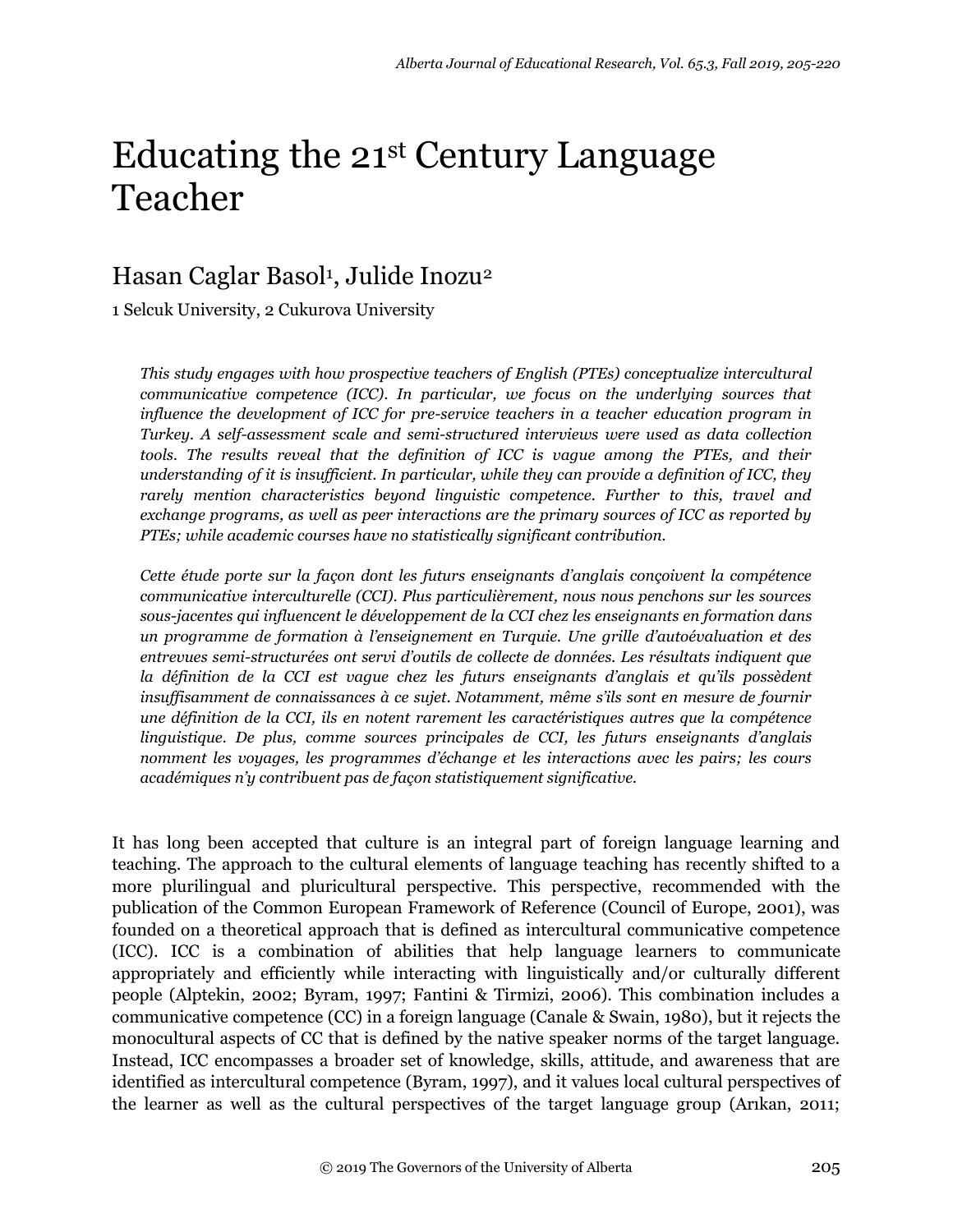Holliday, 2011; Kumaravadivelu, 2007). From such a perspective, teaching and learning foreign languages is a process of promoting social and cultural skills as well as communication techniques along with linguistic competence. Sercu, Bandura, and Castro (2005) argue that foreign language education is by definition intercultural thus bringing a foreign language to the classroom means connecting learners to a world that is culturally different from their own.

In this view of language teaching, teachers have a vital role to play in promoting intercultural competence in and through their teaching (Alptekin, 2002; Bianco, Anthony & Crozet, 1999; Byram, 2008) as intercultural competence "is not something innate within us, nor does it occur accidentally" (Wiseman, 2002, p.211), yet it is an "acquired quality" (Kupka, Everett, & Wildermuth, 2007, p. 20). Hence, teachers are expected to help their learners to gain a critical understanding of concepts such as respect for difference, tolerance for a range of different cultures and appreciating different ways of living. To raise interculturally aware students, teachers are supposed to be equipped with ICC.

Within this scope, it is imperative for teacher educators to create an appropriate context for the trainee teachers' attainment of intercultural competence. According to Lazar (2003), incorporating intercultural communication training in teacher education should be one of the first steps in this process. Likewise, Guilherme (2002) argues, the curriculum of foreign language teacher education programs needs to take on a more critical dimension in both its content and instructional practices to equip trainee teachers with the necessary skills and knowledge to enhance their intercultural competence.

Although the need for including intercultural competence in foreign language teacher education programs is well established in the literature, to our knowledge, very few studies focus on the evaluation of the teacher education programs from an intercultural perspective. Based on this observation, studies that examine the ICC and English language teaching in Turkey might be grouped into three categories. For example, one group of studies looks at the perception of culture and integration of cultural components into language teaching, more specifically focusing on which culture to include into the teaching, such as the target culture, local culture or international culture (e.g. Atay, 2005; Bayyurt, 2006). This group of studies also tries to understand the perception of the teacher candidates towards the target culture as the teachers engage in language teaching (e.g. Arıkan, 2011). Another group of studies seeks to evaluate interculturality of the teachers or teacher candidates as to whether they are competent or not to perform tasks that require certain knowledge, skills, attitudes and awareness presented as components of ICC (Bektas-Cetinkaya & Celik, 2013; Cubukcu, 2013; Polat, 2009; Sarıcoban & Oz, 2014). The final group of studies we reviewed includes studies that try to reveal the understanding of ICC by teachers or teacher candidates (Inozu & Can, 2015) and sources of their cultural information (e.g., Atay, 2005). However, none of these studies focus on the issue of the relation between teacher education programs and the development of ICC in prospective teachers of English (PTEs), which is our focus for this study.

#### **Purpose and Significance of the Study**

We designed this study as an inquiry into PTEs understanding of ICC and the relationship between ICC and the English language teacher education program. Through a self-assessment scale and interviews with a group of pre-service English teachers, we aim to find out how candidate English teachers conceptualize ICC, how they perceive ICC regarding both in and outof-class activities as well as practices of the English language teacher education program.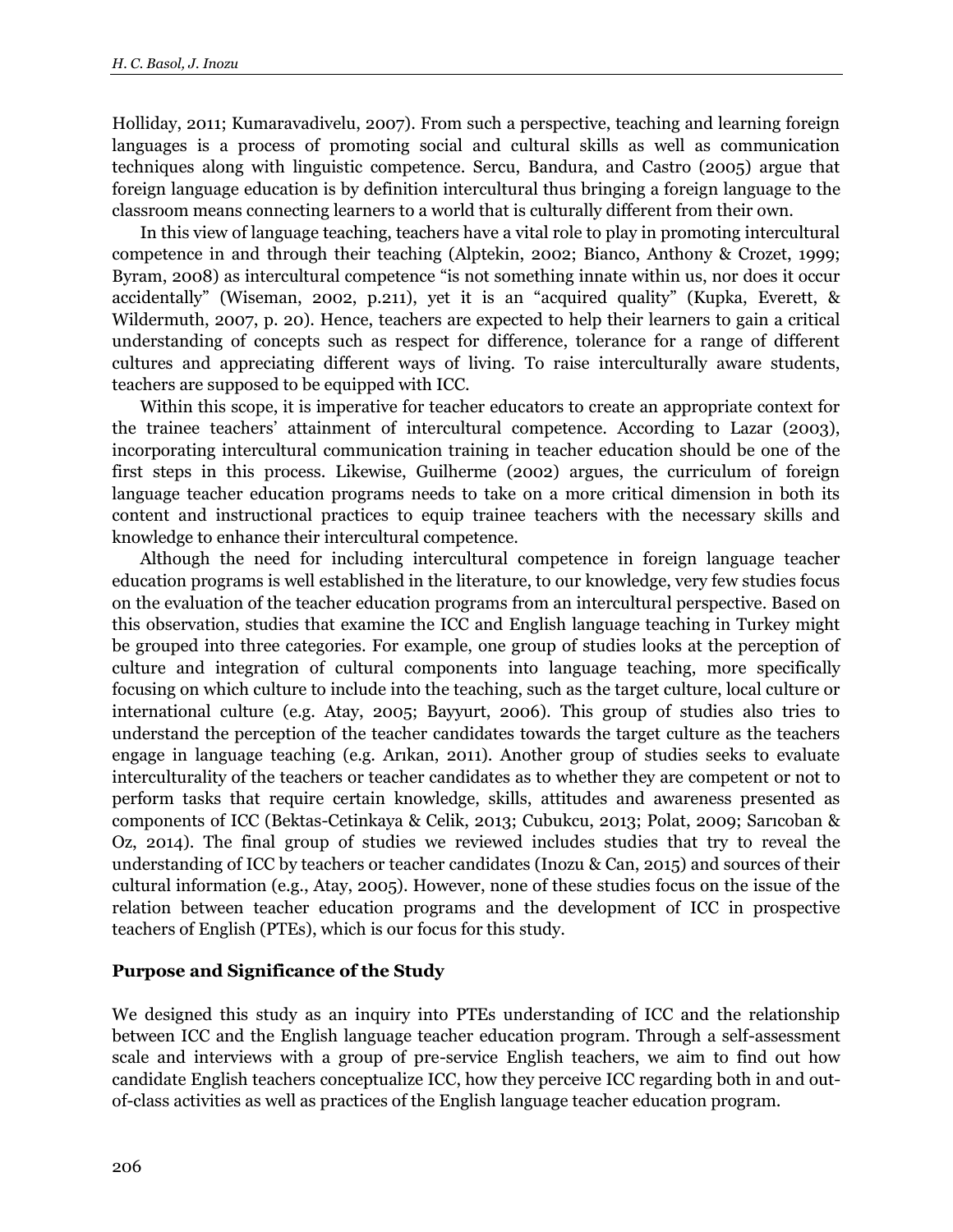We have three primary objectives in this study. First, we want to understand how PTEs conceptualize ICC. Second, we want to understand the relation between PTEs ICC profile and its possible sources or contributors as experienced both in and out-of-class activities and practices. Lastly, we try to reveal how PTEs perceive the relation between ICC and those contributors within the scope of the English language teacher education program in Turkey. The program typically includes four-years of education with courses on language skills, professional knowledge of teaching, professional knowledge of subject-specific teaching, world knowledge and teaching practice at the final year. We asked the following research questions to fulfill these aims.

- 1. How do prospective teachers of English conceptualize ICC?
- 2. What are the sources contributing to the development of ICC of prospective teachers of English?
- 3. How do prospective teachers of English perceive the relationship between ICC and the sources contributing to the development of ICC?

#### **Method**

#### **Research Sample**

Eighty-two PTEs in the final year studying for a BA degree in English language teaching at a state university in the south of Turkey participated in the study. There were 59 females and 20 males, as well as three participants that did not specify their gender. All participants were student-teachers in their final year of a four-year English language teacher education program. Those who wish to be teachers of English in Turkey need to complete the program successfully to receive their diploma, and they are later required to pass a nationwide exam to be assigned as a teacher at state schools. The number of participants was equal to ¾ of the total senior students of the English language teaching program at one university; thus representative of the program. Since the results of the ICC scale depicted a direct relation between participation in an exchange program, travel to other countries and ICC, we assigned abroad experience as a criterion to choose the representative student teachers for the interviews. We invited 11 of those PTEs who had abroad experience as part of the criterion sampling technique (Patton, 2001). We obtained consent for both the scale and the interview.

#### **Research Instrument and Procedure**

For the remainder of the paper, and as a way of maintaining distinctions between dimensions and sources of ICC, as well as direct quotations and other elements, we will be using a combination of italics and quotation marks in the following ways. The dimensions of the ICC scale are presented in *italics*. The sources that we defined for each item in the scale are presented in between "double quotation marks". Excerpts taken from the interviews are presented with 'single quotation marks'. The content retrieved from the items of the scale are presented in '*italics with single quotation marks*'.

To find answers to our research questions, we collected data through an ICC self-assessment scale and a semi-structured interview. We retrieved the scale from the ICC framework developed by Basol (2017) as a part of a broader study. Basol (2017) developed this scale with an expert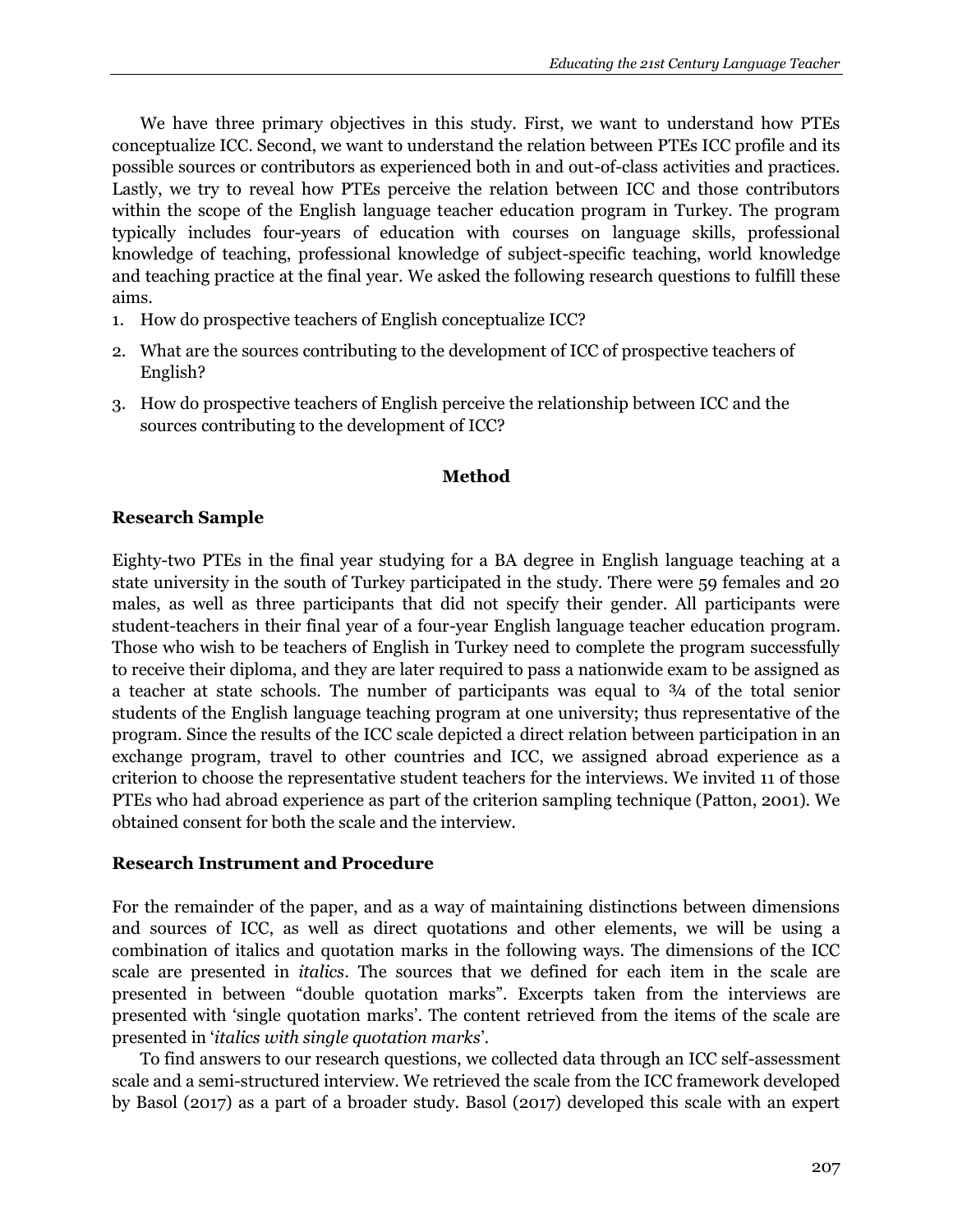panel through a Delphi study, and some items of the scale are similar to the Intercultural competence survey questionnaire items developed by Fantini & Tirmizi (2006). The original scale includes 35 items designed as can do statements, which are meant to evaluate knowledge, skills, attitude, and awareness related to ICC (Basol, 2017). In the original scale, depending on the nature of the sentence, each item was either formed as can do statements such as '*I can use the target language effectively in an interaction with others from different cultural backgrounds*' or descriptive statements such as '*I am aware of the similarities and differences between my own and the target culture(s) and languages*' (Basol, 2017). Participants use a 7 point Likert-type scale between 1 and 7 to indicate whether the sentence does not describe them at all (1), or whether the sentence exactly describes them (7). While the scale holistically evaluates ICC, it also addresses the individual constituents of ICC in particular as it includes statements describing the six dimensions of the construct. These are *intercultural interactive skills, awareness, knowledge of other cultures, willingness, adjustment skills and sensibility* (Basol, 2017). As Basol (2017) puts forward, *Intercultural Interactive Skills* include statements to evaluate '*effective use of target language*,' '*understanding body language of people from other cultures*,' '*understanding cultural communication styles of other people*' and '*using appropriate strategies for reducing stress during intercultural interaction*.' *Awareness* dimension refers to the interlocutor's awareness of '*how the reactions of other people might reflect their cultural perspectives*,' '*similarities and differences between cultures*,' '*reactions of other people to his/her identity*,' '*the factors that might help or hinder his/her intercultural understanding*.' *Knowledge of other cultures* requires information such as '*the social norms and taboos in other cultures*,' '*how other cultures might be varied in terms of race, class, gender, age and sexual orientation*,' and '*various social groups in other cultures*.' *Willingness* encompasses '*the motivation to get involved in intercultural interaction with other cultures*' and '*the readiness to expand the knowledge about other cultures*.' *Adjustment skills* involve '*the self-evaluation of one's performance from other people's perspectives*,' and '*adjusting the behaviors, dresses or manners in the cultural contexts where it is required*.' *Sensibility* requires '*openness to other cultures*,' '*suspending stereotypes about other cultures*,' and '*appreciation of other cultures without relying on stocked ideas and perceptions*.'

In addition to the statements describing knowledge, skills, attitude and awareness related to ICC, we also provided the participants a comprehensive list of sources that are thought to contribute to the development of ICC. To identify these, we carried out an extensive literature review and came up with 13 items including "academic courses," "peer interaction," "work experience," "travel," "exchange programs," "independent learning activities," "leisure time activities," "student club activities," "cultural life of the campus," "conversation with faculty members," "social media," as well as "voluntary work for formal and informal organizations." The list of these items was placed after every statement in the scale and the participants were asked to tick as many as they thought relevant to the particular knowledge, skill, attitude or awareness mentioned in the statement. We also provided an "other" option to enable PTEs to add their own source of ICC. After PTEs completed the scale, we invited 11 PTEs that had an abroad experience to participate in a semi-structured interview as a representative group of the participants. The interview took place in an informal setting at the researcher's office in Turkish for the convenience of the participants. Nevertheless, all the terms and critical components were in English to avoid misconceptualizations. We started the interview with an informal chat to relax the participants; later we asked them to explain ICC in order to understand their conceptualization. In the second part of the interview, we provided them with the overall results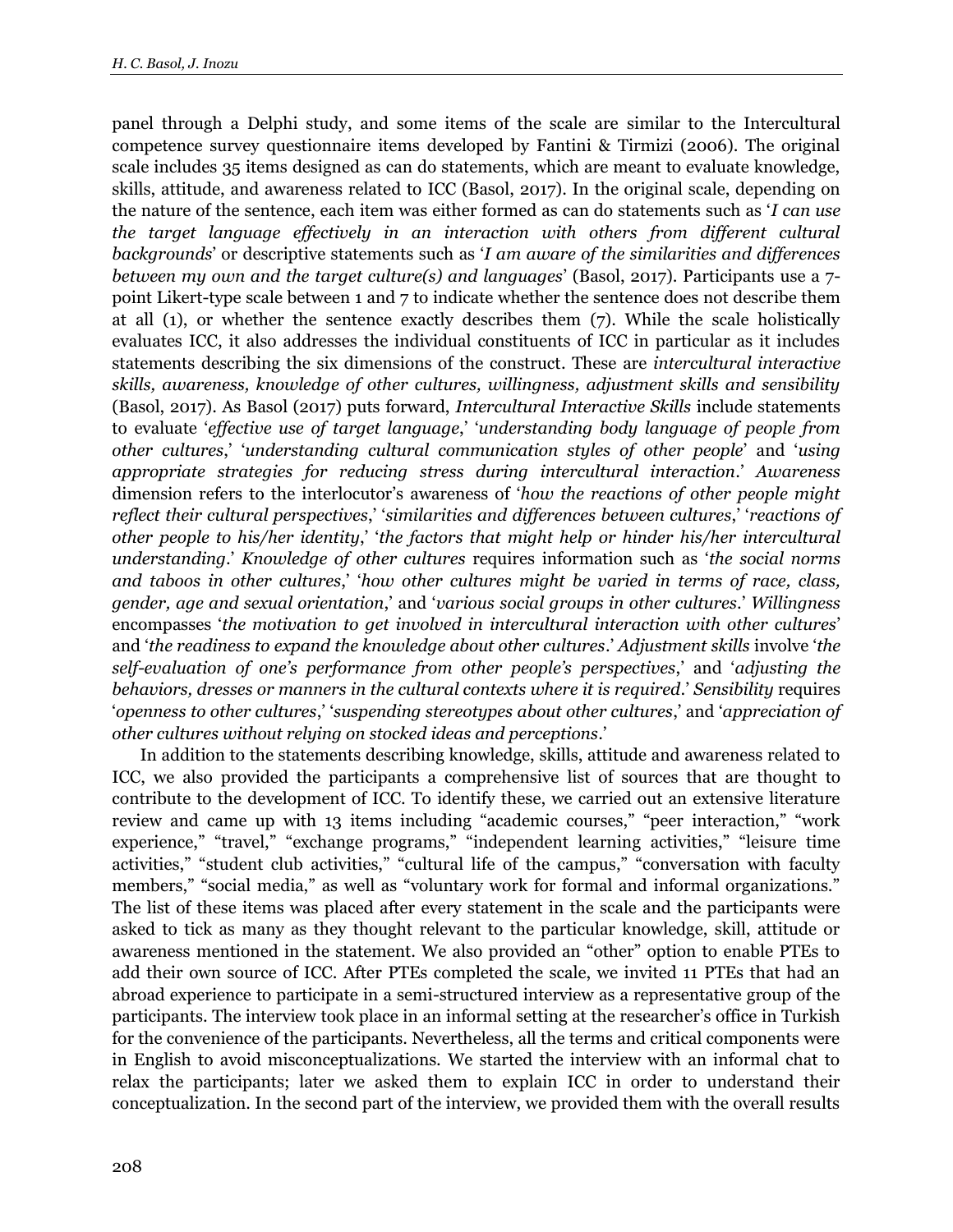of the scale and we invited them to reflect on the results. In order to help them to elaborate their responses, we asked them various questions in this section, for instance, how they think "travel" and "exchange program" might contribute to their ICC, what they understand from peer interaction, and how they feel about the relationship between social media and awareness.

#### **Data Analysis**

We carried out data analysis related to the scale with SPSS version 22. We used chi-square among non-parametric tests to reject the null hypothesis that the variables of ICC and the sources or contributors are independent of each other. During the analysis, we used two types of cross-tabulation; we applied Pearson chi-square for the analysis that has more than three categories for the ICC, and we preferred Fisher's Exact Test if the categories were in a 2x2 crosstabulation (Leech, Barrett, and Morgan, 2005).

For the analysis of the interview, we used NVivo 11 for Windows. We recorded, transcribed and later coded the answers of the PTEs into NVivo. During the coding procedure, we used emerging themes that we derived from the interview itself, as well as umbrella terms for categories that were pre-defined within the literature of ICC. A colleague using the transcribed data did their own coding and later we crosschecked the themes and the coded content for consistency. Principally, no significant difference was observed between the two coders. Only occasional differences appeared with the wording or the category, so we negotiated those items to group them into the same category.

#### **Results**

#### **How PTEs Conceptualize ICC**

PTEs that participated in the interview provided various definitions for ICC. While some participants directly offered a definition, others guessed what ICC might be. A summary of all conceptualizations provided during the interviews is presented in Table 1.

#### **Sources Contributing to the Development of ICC**

As mentioned previously, in this study we provided PTEs a scale with 35 items, each measuring a different aspect of ICC. After responding to the given statements in the scale, we also asked PTEs to choose as many items as they thought relevant amongst 13 additional items where PTEs could indicate potential sources that might contribute to the development of the knowledge, skills, attitude or awareness given in the statement. These sources or contributors of ICC are presented in Table 2, which also provides the mean number of how many times participants mentioned those sources in the whole scale.

As seen in Table 2, according to the results of the scale, PTEs mentioned "peer interaction" most as the source of their ICC. Very few PTEs mentioned other sources different from what we have given in the list. Thus, these were excluded from further analysis.

During the interview, we asked PTEs how they think they might foster their ICC as an acquired ability or skill in an attempt to triangulate the overall results provided by participants responding to the scale questions, as shown in Table 2. The majority of the PTEs mentioned that ICC could be fostered through 'direct exposure to other cultures' (6 mentions), which might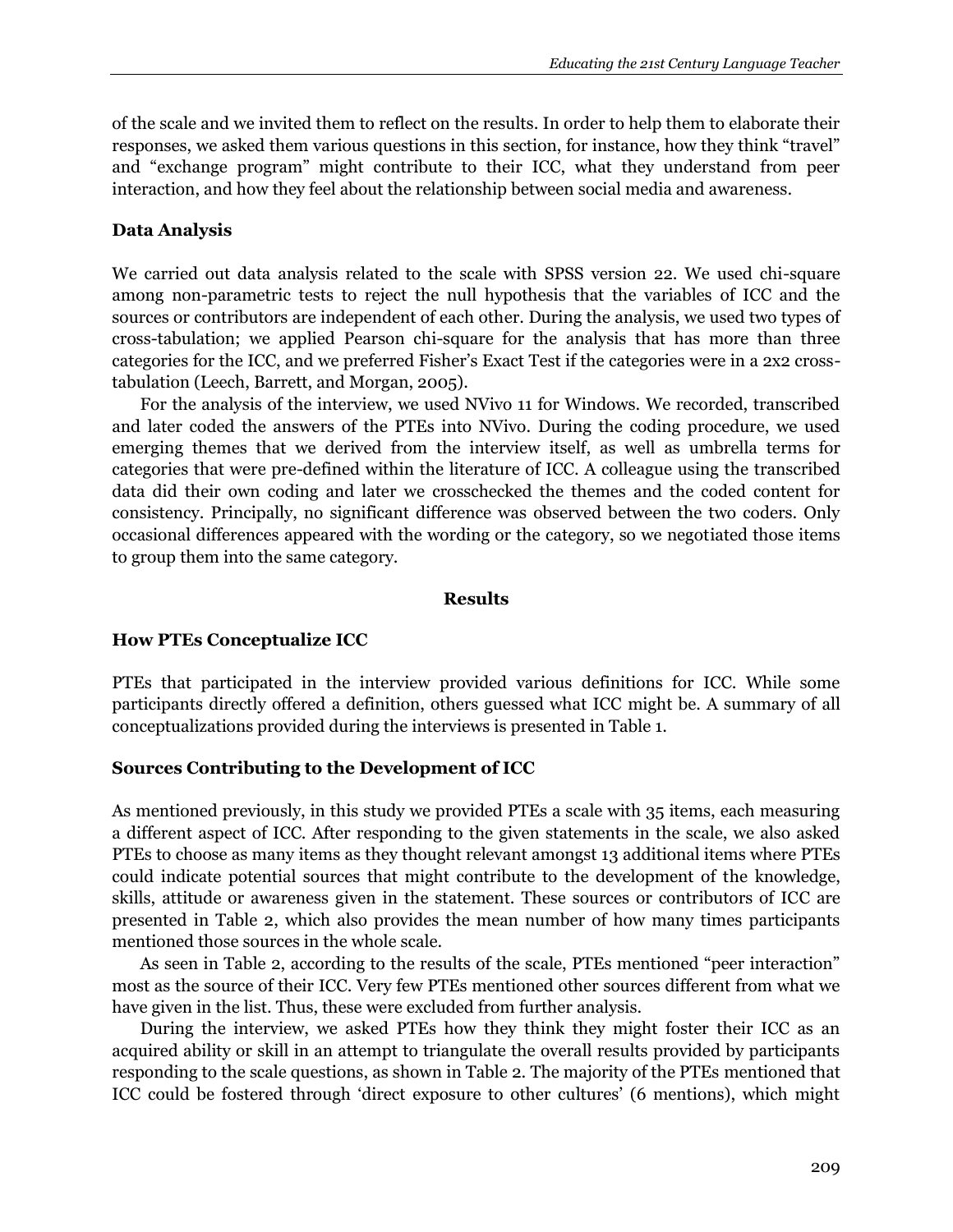include 'participation in an exchange program,' or 'traveling to other countries.' PTEs also mentioned 'building relationships with other cultures' (5 mentions) as another contributing factor to ICC. They stated that it might be achieved by interactions with peers from other cultures through the "social media" (i.e. the internet), "cultural life of the campus" (visited), and "independent learning" and "leisure time activities." PTEs mentioned that those sources might also help them 'to learn about other cultures' (3 mentions). PTEs also highlighted 'following cultural products' (e.g films) (3 mentions) and 'learning or practicing a foreign language' (3 mentions) as other forms of activities that contribute to the development of ICC. One PTE mentioned 'tandem learning' as another option to foster ICC.

Table 1

| Deminion of ICC Provided through thick views      |               |
|---------------------------------------------------|---------------|
| Definition of ICC provided                        | Number of PTE |
| Communication with other cultures                 | 5             |
| English as LF or World Language                   | 3             |
| Reconciliation between cultures                   | 2             |
| Cultural Exchange                                 | $\mathcal{P}$ |
| Accepting cultural differences                    | $\mathcal{P}$ |
| ICC as an interdisciplinary area                  | 1             |
| Building relationship between different languages | 1             |
| Improving one's sense of self                     | 1             |

#### *Definition of ICC Provided through Interviews*

#### Table 2

| Mean Number of Mentions for Sources |  |
|-------------------------------------|--|
|-------------------------------------|--|

| Sources                                          | Mean Number of Mentions |
|--------------------------------------------------|-------------------------|
| Peer Interaction                                 | 18.78                   |
| Social Media                                     | 18.58                   |
| Academic Courses                                 | 14.93                   |
| Cultural life of the campus                      | 13.89                   |
| Independent Learning Activities                  | 12.39                   |
| Travel                                           | 10.98                   |
| Leisure Activities                               | 10.92                   |
| Conversation with Faculty Members                | 7.63                    |
| Exchange Programs                                | 7.45                    |
| Work Experience                                  | 6.09                    |
| Student Club Activities                          | 5.19                    |
| Voluntary Work for Formal/Informal Organisations | 2.53                    |
| Other                                            | 0.78                    |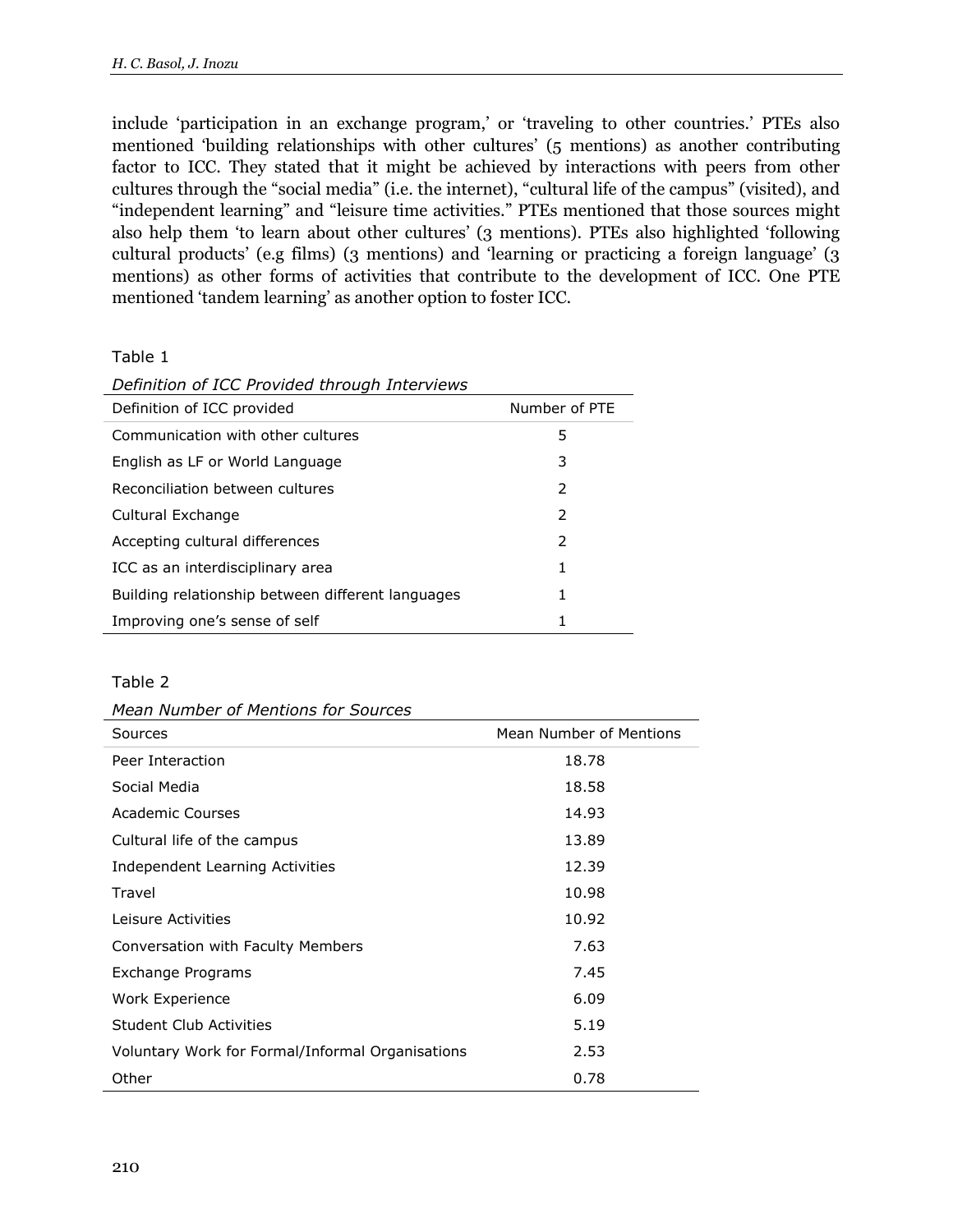#### **PTEs' Perception of the Relationship between ICC and the Sources**

In addition to the descriptive analysis provided above, we also analyzed the relationship between the sources of ICC that we explored in Table 2 together with the ICC scores of the 7 point Likert scale through the use of Pearson chi-square and Fisher's exact test as presented in Appendix A. What follows is a presentation of a few significant results presented in the table provided in Appendix A. First, we found a statistically significant relation between ICC and "travel" and "exchange program" experience. Although "travel" and "exchange program" have low mean scores in the descriptive analysis, they are the only sources that reflect a statistically significant relation with overall ICC scores in  $p<0.001$  and  $p<0.05$  level according to both the Pearson Chi-Square and Fisher's Exact Test respectively. Moreover, "travel" and "exchange program" also performed a statistically significant relation with almost every dimension of ICC except for *adjustment skills* and "travel". Still, this relation could be considered powerful even though it is not statistically significant. Besides the analysis of the relation between the overall ICC score and the sources, we also analysed the relation between the sources and the scores on each dimension of ICC individually, namely *intercultural interactive skills*, *awareness*, *knowledge of other cultures*, *willingness*, *adjustment skills* and *sensibility* When the relation between other dimensions and sources are observed in the Appendix A, it is seen that no other sources performed a statistically significant relation with overall ICC profile of the students, although some sources have significant relations with various dimensions. For example, although "peer interaction" does not have a statistically significant relationship with overall ICC scores, it stands out by having a statistically significant relationship with *awareness, willingness*, and *sensibility* dimensions individually at p<0.05 level.

The results on the relations between the sources of ICC and the scores of ICC support the results reached in the interviews that "direct exposure to other cultures" is the main source of ICC from the perspectives of PTEs. During the interviews, for the overall relationship between total ICC scores and "travel"/"exchange program", PTEs mentioned that travel and exchange programs helped them to gain 'first-hand experience of other cultures' (mentioned by seven PTEs). They also stated that this was a chance for them to 'practice and improve their communication skills in a foreign language' (5 mentions). One student mentioned that thanks to their experience abroad they learned how to survive in a foreign country on their own, how to solve their communication problems and other issues, thus it helped them to 'gain self-reliance.' Three students highlighted the effect of "travel" and "exchange program" on 'the validation or rejection of their previous knowledge' about other cultures. They stated that their exchange program helped them to 'challenge their earlier judgements about different cultures.'

To elaborate on the relationship between ICC and various sources, we asked PTEs for their opinions with specific references to the particular dimensions of ICC and the sources. The responses were analyzed for the purpose of identifying the contribution of the identified sources to the dimensions of *intercultural interactive skills, awareness, knowledge of other cultures, willingness, adjustment skills*, and *sensibility* (see Appendix B). Accordingly, "student club activities" and "conversation with faculty members" contribute to *intercultural interactive skills* in various ways. Students who have experience abroad interpret those expressions by thinking about both the local and intercultural context. Correspondingly, "student club activities" most helped students to 'socialize and communicate with other people' (5 mentions), thus contributing to their intercultural interactive skills. Other issues that were mentioned as part of the contribution of "students club activities" to *intercultural interactive skills* were limited (see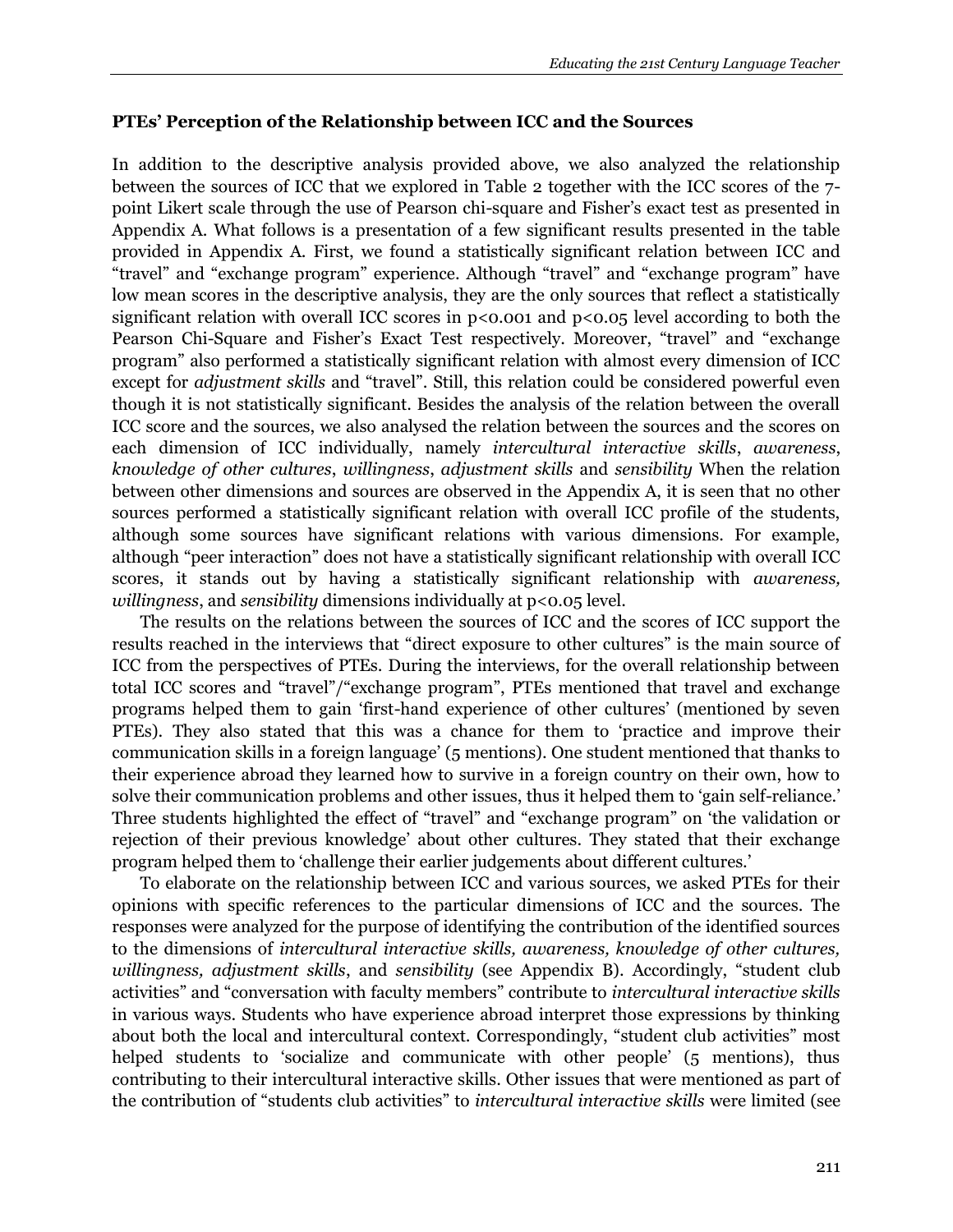Appendix B). "Conversation with faculty members" was also selected as contributing to the *intercultural interactive skills* of the students by 'motivating or encouraging them to speak in a foreign language' (5 mentions). Students mentioned that some of their instructors in the local context made efforts to encourage them to speak in English all the time, and it helped them to improve their intercultural interactive skills.

Returning to the results presented in Appendix A, "peer interaction," "cultural life of the campus" and "social media" have a statistically significant relationship with *awareness*. "Peer interaction" refers to the interaction between the classmates, other people on the campus, or peers that student teachers interact with on the internet. Thus it represents people both in the local and international context. It is seen in Appendix B that "peer interaction" contributes to awareness by making PTEs 'understand other people's perspectives on their own culture' (6 mentions) and it is also useful that it helped them to 'face their prejudices about different cultures'(4 mentions). As for "cultural life of the campus", PTEs mentioned that the cultural life of the campus, especially in the international context, helped them to 'gain hands on experience of other cultures' (3 mentions), which they see as part of intercultural awareness. Nevertheless, five of those students interviewed mentioned that their campuses, both local and international, are 'very limited with regards to their cultural life and did not contribute to their awareness'. They suggested that "social media" helped them more to be aware of other people, especially to understand what other people from different cultures think about similar issues or problems. Thus, social media helped them to 'understand other people's perspective' (6 mentions).

The results in Appendix A suggests that "social media" is also a fundamental source of information to gain *the knowledge of other cultures*. Accordingly, as could be observed in Appendix B, PTEs mentioned that they used "social media" most to 'learn about other cultures and lives' (5 mentions) and to 'learn about the survival needs such as the transportation system, health care services and education system before they traveled to other countries' (3 mentions).

As we observed in the results given in Appendix A, "academic courses" performed a statistically significant relationship only with the *willingness* dimension of ICC. Appendix B shows that PTEs mentioned academic courses 'motivated them to learn about other cultures thanks to their content' (4 mentions). Two of the PTEs mentioned that 'although the course content was not motivating, the peer interaction they had during the course prepared them to get involved in an exchange program and thus to learn about other cultures.' This idea of participants on the effect of "peer interaction" is also supported by the results in Appendix A that "peer interaction" as a source performs a significant relation with the *willingness* dimension. As we can see in Appendix B, six of the PTEs stated that 'sharing ideas about cultural experiences, including comparisons' they made between their experiences and those of their peers, most motivated them to learn about different cultures.

Back to the results presented in Appendix A, besides the "exchange program", "independent learning" and "leisure time activities" have a statistically significant relation with the *adjustment skills* dimension of ICC. During the interviews, PTEs approached these sources together and they associated "independent learning" and "leisure time activities" together. In other words, they mentioned that leisure time activities might be regarded as another form of independent learning. Thus we merged the coded items for this part of the study in Appendix B. PTEs mentioned that those "independent learning" and "leisure time activities" such as 'watching movies and TV series of other cultures', 'reading books written by foreign authors' or 'participating in events organized by friends at host institutions' helped them to 'adjust to cultural differences' (4 mentions), to 'observe how other people behave' in different contexts (2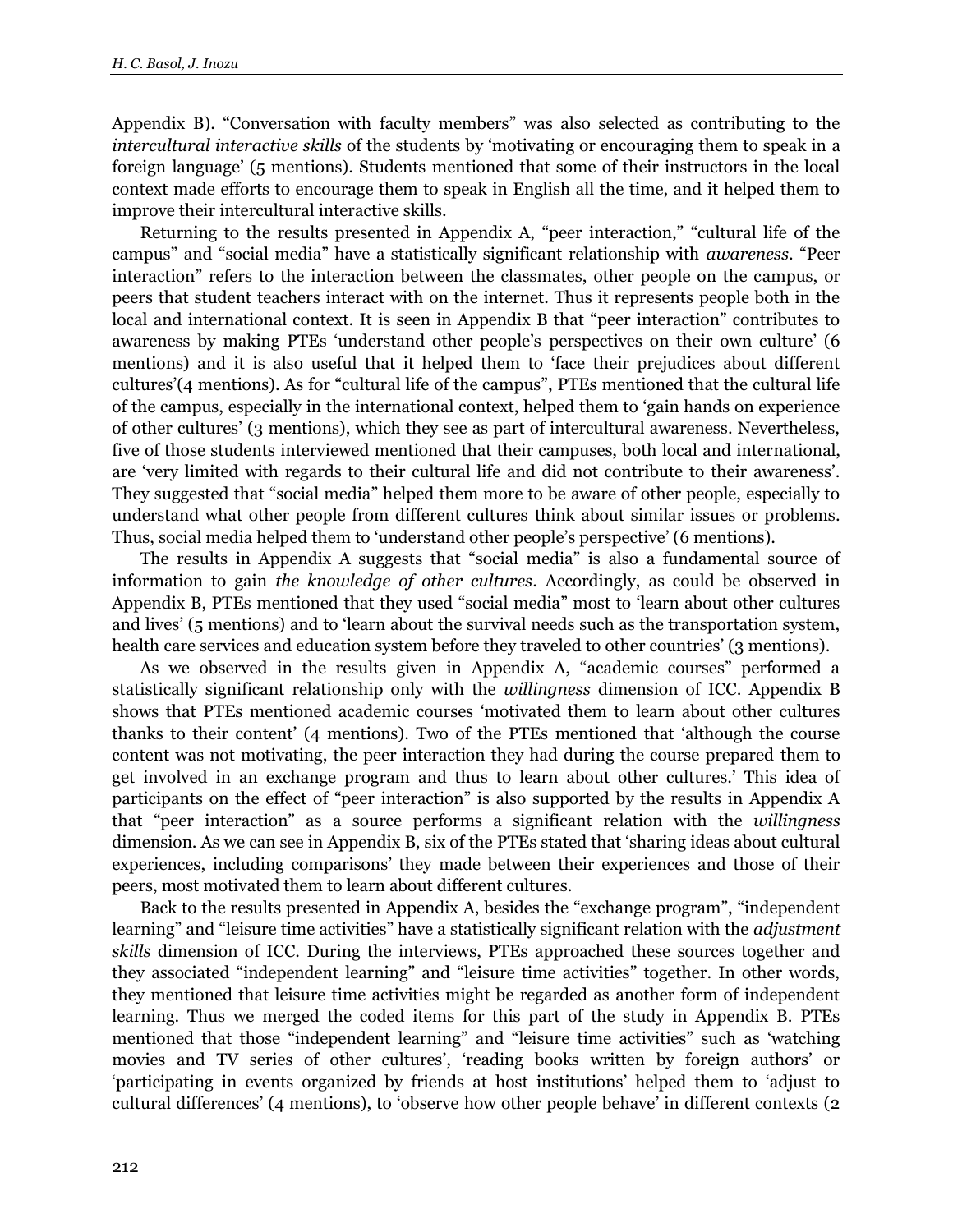mentions), and to 'accept behaviors of others' that would generally discomfort them in their local settings.

Finally, Appendix A shows that, "peer interaction" and "cultural life of the campus" were found to contribute to the development of the *sensibility* dimension of ICC. When we analyzed the interview results given in Appendix B, it is seen that peer interactions PTEs had abroad helped them to 'accept other people's cultures, values, and beliefs' (5 mentions). Generally, PTEs also stated that the "cultural life of the campus" they visited helped them to 'experience cultural diversity' (5 mentions). However, one participant noted a negative effect of "peer interaction" on *sensibility* during the interview. As can be seen in Appendix B, one PTE stated that they felt their negative judgements towards the target culture were justified during their abroad experience because of the bad experiences they had with their peers abroad whose actions discomforted them, which led to intolerance. Such a result might support the idea that an abroad experience does not automatically help students to suspend their prior negative judgement towards the target culture.

#### **Discussion**

Although this study does not aim to define the ICC profile of the PTEs based on their scores, it is observed that the overall scores are quite high. However, the scores do not align with the perspectives of the PTEs, reflecting a limited conceptualization of ICC as seen in the interviews. In other words, while PTEs evaluate themselves as competent in ICC, they portray a limited perspective on what this competency might include. This is evident in their conceptualization of ICC which is addressed in the first research question of this study. Accordingly, it is seen that PTEs define ICC as the ability to communicate with other cultures. However, this conceptualization of ICC is very limited in its scope since to become a competent intercultural communicator, one needs to employ complex strategies requiring various knowledge, skills, attitudes and awareness (Byram, 2008; Fantini & Tirmizi, 2006). While the PTEs offered a very general definition of ICC, they were unable to depict what this communication includes, and how it should be carried out, or how it is different from any other type of communication. They mostly highlighted the nature of intercultural communication that occurs in a shared language such as English. Although this idea coincides with Byram (1997) and Alptekin (2002) that ICC certainly includes English as a Lingua franca, we know that the theoretical foundations of intercultural competence are much more vibrant and varied when compared to theories of English as a lingua franca. For example, English as a lingua franca could explain the non-native approach to English that undervalues the native speaker norms and standards in ELT. However, ICC approaches to the complete system of communication with an intercultural perspective requires the acquisition of various competencies and components such as knowledge, skills, attitude, and awareness along with basic communication competence in any language. The PTEs were unable to reflect on this complex nature of ICC. Very few of them mentioned other critical components of ICC such as the ability to reconcile among other cultures, ability to get involved in cultural exchange, accepting cultural differences, and building relationship among different cultures. Additionally, their elaboration of those concepts was also limited. For instance, when we asked how one reconciles with other cultures most participants could only mention the importance of cross-cultural knowledge-based competencies such as genuine understanding of different cultures with their taboos, customs, and traditions. Yet, none of the students were able to talk about the communication strategies that might be practiced during the actual negotiation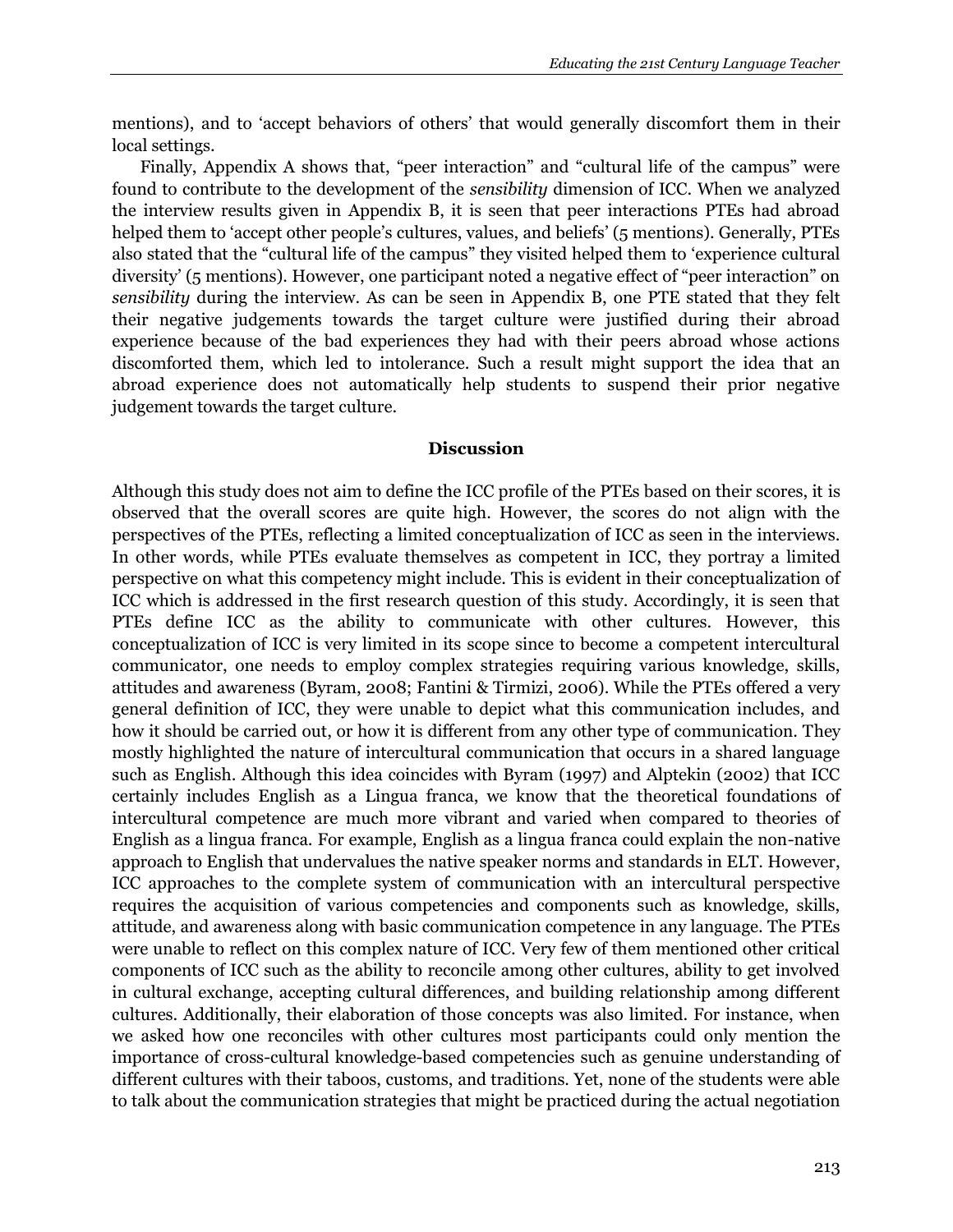process. The PTEs were also unable to cite critical attitudes of ICC such as respect for difference, tolerance for a range of different cultures and acceptance of different ways of living as crucial behaviors that would reinforce the communication and reconciliation with other cultures. It is understood that although PTEs highlighted the importance of building relationship among different cultures, they do not have many ideas about the source of this relationship such as what kind of historical, cultural or lingual connections might help to build relations. These results also accord with the findings of Atay (2005) that PTEs mostly focus on proficiency issues and the efficient use of the language for practical communication rather than other critical cultural aspects of the language learning and teaching process to improve their ICC. However, such an approach focusing only on the practical communicative aspect of the language contradicts with the perspective of the 21st century language teachers that they are expected to guide students to gain critical understanding of ICC by helping them acquire the necessary knowledge, skills, attitude and awareness mentioned previously. Hence, the PTEs are required to develop such an intercultural perspective in addition to developing practical communicative skills. However, the student teachers that participated in this study seem to develop a highly limited understanding of ICC and they seem to be far away from acting as a guide for their students to develop a critical understanding at the beginning of their teaching career.

As for the sources of ICC, we found results similar to those of Atay (2005) and Sarıcoban and Oz (2014) who suggest that travel and exchange programs are efficient sources of ICC for teacher candidates in the contexts where students do not have a genuine intercultural interaction in their local contexts. This view is supported by the results we retrieved both from the scale and from the interviews. Our participants also acknowledged "travel" and "exchange programs" as their main source of ICC. On the other hand, we also found that for some PTEs exposure to other cultures did not help them to refute their prejudices and presuppositions about them. This is in line with the findings of Keller (1991) and Feng (2009) that direct exposure to other cultures or learning a foreign language does not automatically guarantee the acquisition of ICC. Other contributing sources mentioned by the PTEs were "peer interaction", "social media", as well as "cultural life of the campus". However, PTEs mentioned the sources of ICC without an in-depth analysis of what those contributors might offer. For instance, although PTEs mentioned cultural products, such as films and TV series as an efficient way to promote ICC while learning more about other cultures, they seem to be unaware that those products, which might be representative of popular culture, may misrepresent the target cultures and boost stereotypes.

Besides the sources that are related to ICC from the perspectives of PTEs, this study also revealed the sources, which were thought to be non-contributive to the development of ICC. Regarding this, we learned that "academic courses" that represent the academic program of the PTEs did not present any substantial relation to ICC and its dimensions, except for the *willingness*. Thus, we might claim that either the academic courses are not structured enough to promote ICC, or the content taught for ICC is so complicated and theoretical that student teachers find it hard to associate with their real-life experiences. In our case, considering the findings of the study, we argue that the content of the courses is not elaborate enough to enhance prospective language teachers' intercultural communicative competence. In fact, the teaching and learning activities in the program might be described as lopsided with a focus on pedagogical and content knowledge of teacher candidates, and thus, neglect discussion of cultural and social issues which lead to promotion of ICC.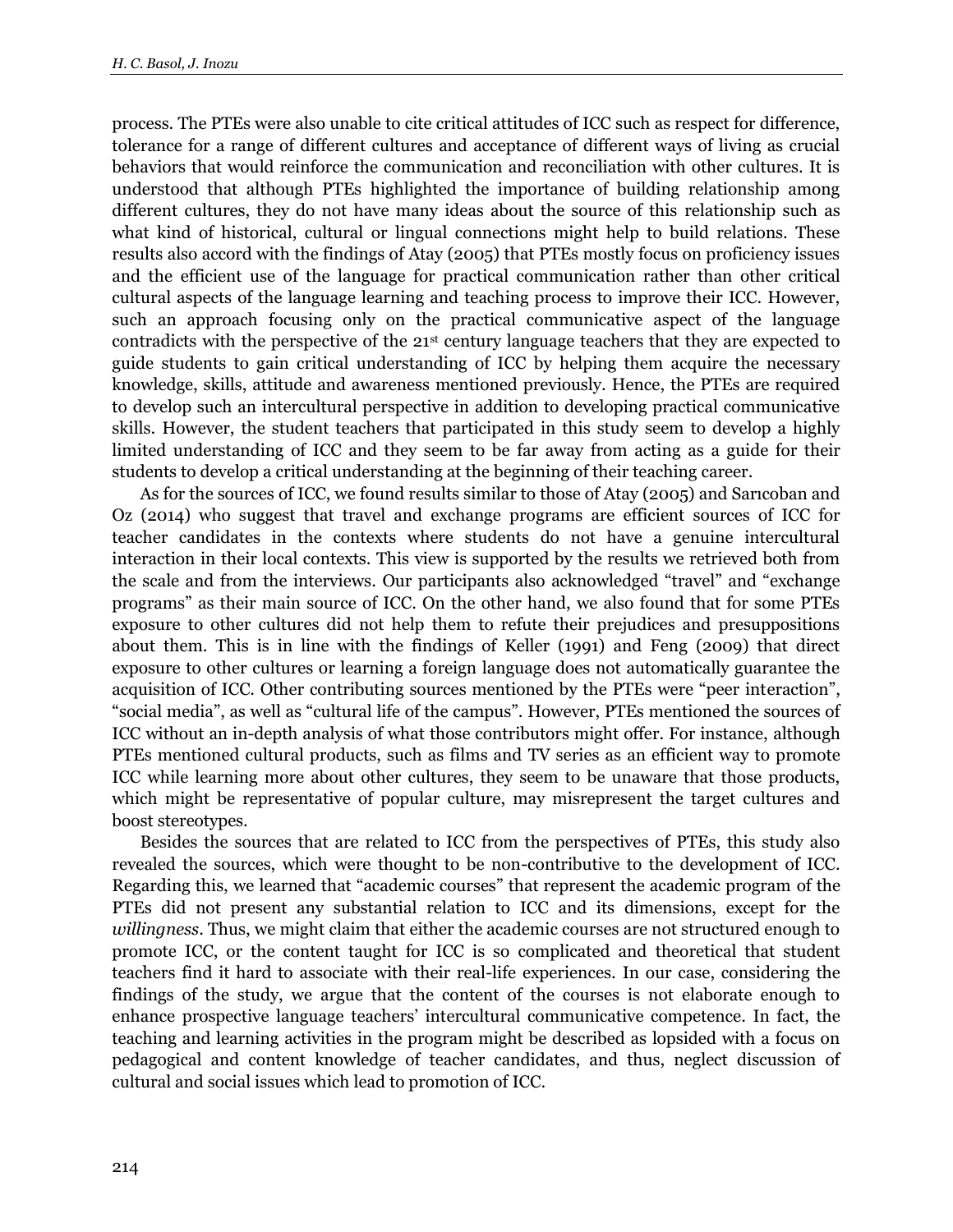#### **Conclusion**

It is essential that academic programs prepare prospective teachers professionally for the expectations of the 21<sup>st</sup> century. In order to accomplish this goal, academic programs need to equip PTEs with the necessary pedagogical content knowledge to teach the language they would teach. It should also provide prospective teachers with higher professional skills such as how to teach the language with an intercultural perspective. The current view portrays the academic programs for English language teaching in Turkey as far from such an attitude. It is true that the programs and curricula are hard to change in states where the center defines the curriculum for the periphery. In that context, the center focuses on the core issues which are defined as teaching necessary skills such as speaking, reading, writing and listening in English and using those skills while communicating with people from other cultures. In such a context, ICC is the least of the concerns. Nevertheless, it does not change the reality that teachers today are expected to help their learners to develop ICC as part of the  $21<sup>st</sup>$  century skills by building a critical understanding of issues such as respect, tolerance and acceptance of cultural differences and varieties. Therefore, reforms in education policies are needed in the EFL teacher training program to integrate ICC to equip future teachers with the skills needed to teach ICC. Some of those improvements might include the integration of intercultural communication as a mandatory course in the ELT training programs, where students will be able to learn theoretical and practical aspects of the foundations of ICC. Courses such as interactive and comparative world history, humanity and culture might also be integrated into the program to raise awareness among students about other cultures, countries, perspectives, and ways of living. Since students often use the internet and social media, they could be guided as to how to use them more effectively as external sources of intercultural communication, for instance, to find and evaluate relevant information about others. The number of bilateral agreements and joint programs with other institutions worldwide might also be increased to foster internationalization of the programs for intercultural understanding and cooperation. These might even include an international practicum through which students might complete a teaching practicum in cross-cultural contexts.

#### **Acknowledgements**

The authors would like to acknowledge Cukurova University Office of Scientific Research Projects for funding this research.

#### **References**

- Alptekin, C. (2002). Towards intercultural communicative competence in ELT [Electronic version]. *ELT Journal, 56*(1), 57-64. doi: 10.1093/elt/56.1.57
- Arıkan, A. (2011). Prospective English language teacher's perceptions of the target language and culture in relation to their socioeconomic status [Electronic version]. *English Language Teaching, 4*(3), 232- 242. doi:10.5539/elt.v4n3p232
- Atay, D. (2005). Reflections on the cultural dimension of language teaching [Electronic version]. *Language and Intercultural Communication, 5*(3), 222-236. doi: 10.1080/14708470508668897
- Basol, H. Ç. (2017). *Developing and implementing an intercultural communicative competence framework through blended learning in foreign language education context*. Çukurova University, Institute of Social Sciences. Unpublished doctoral dissertation.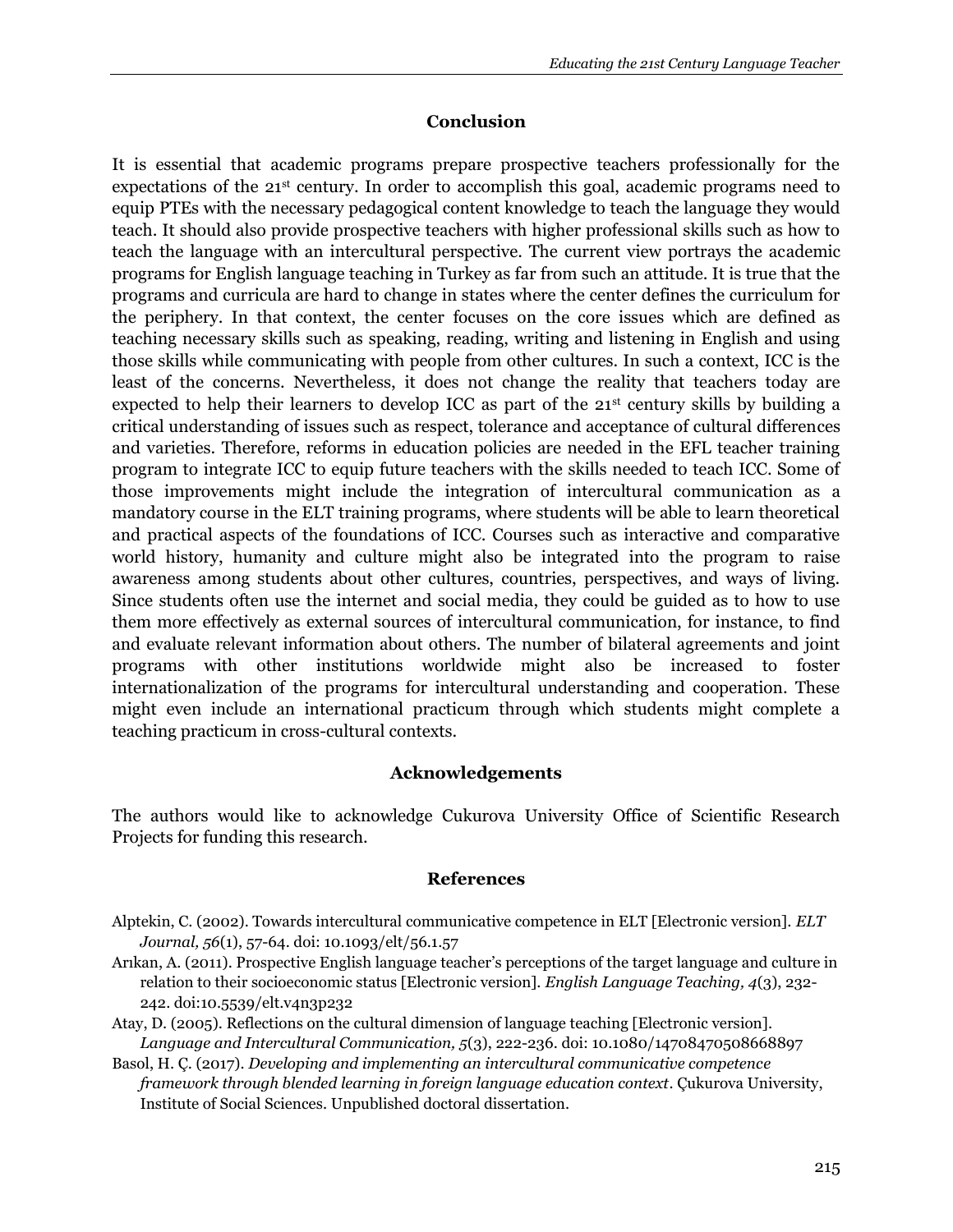- Bayyurt, Y. (2006). Non-native English language teachers' perspective on culture in English as a foreign language [Electronic version]. *Teacher Development: An International Journal of Teachers' Professional Development, 10*(2), 233-247. doi: 10.1080/13664530600773366
- Bektaş-Çetinkaya. Y., & Çelik, S. (2013). Perception of Turkish EFL teacher candidates on their level of intercultural competence. In H. Arslan & G. Rota (Eds.), *Multicultural Education: From Theory to Practice* (pp. 345-362). New Castle upon Tyne, England: Cambridge Scholars Press.
- Bianco, J., Anthony, J. B. & Crozet, J. L. C. (1999). *Striving for the third place: Intercultural competence through language education*. Melbourne: Language Australia.
- Byram, M. (1997). *Teaching and assessing intercultural communicative competence.* Clevedon, England: Multilingual Matters.
- Byram, M. (2008). *From foreign language education to education for intercultural citizenship: Essays and reflections*. Clevedon: England: Multilingual Matters.
- Canale, M. & Swain, M. (1980). Theoretical bases of communicative approaches to second language teaching and testing. *Applied Linguistics, 1*(1), 1-47. doi: 10.1093/applin/I.1.1
- Council of Europe. (2001). *The common European framework of reference for languages: Learning, teaching, assessment*. Cambridge: Cambridge University Press.
- Cubukcu, F. (2013). Pre-service English teachers' intercultural sensitivity [Electronic Version]. *International Journal of Human Sciences, 10*(1), 822-843. https://www.jhumansciences.com/ojs/index.php/IJHS/index
- Fantini, A. E. & Tirmizi, A. (2006). *Exploring and assessing intercultural competence: Final Report*. World Learning Publications. https://digitalcollections.sit.edu/worldlearning\_publications/
- Feng, A. (2009). Becoming intercultural competent in a third space. In A. Feng, M. Byram & M. Fleming (Eds). *Becoming interculturally competent through education and training* (pp. 71-91). Clevedon: England. Multilingual Matters,
- Guilherme, M. (2002). *Critical citizens for an intercultural world: Foreign language education as cultural politics*. Sydney: Multilingual Matters.
- Holliday, A. (2011). Culture, communication, context and power. In J. Jackson (Ed.), T*he Routledge handbook of language and intercultural communication* (pp. 37- 51). London, England: Routledge.
- Inozu, J. & Can, C. (2015). Intercultural competence and language teacher education. In M.A Icbay, H. Arslan, & S. M. Stanciu (Eds.), *Contemporary studies in humanities* (pp. 203-213). Mannheim: Ehrmanm Verlag.
- Keller, G. (1991). Stereotypes in intercultural communication: Effects of German-British pupil exchanges. In D. Butjess, & M. Byram, (Eds). *Mediating languages and cultures towards an intercultural theory of foreign language education* (pp. 120-135). Clevedon, England: Multilingual Matters.
- Kumaravadivelu, B. (2007). *Cultural globalization and language education*. New Haven, CT: Yale University Press.
- Kupka, B., Everett, A., & Wildermuth, S (2007). The rainbow model of intercultural communicative competence: A review and extension of existing research [Electronic Version]. *Intercultural Communication Studies, 16*(2), 18-36.
- Lazar, I. (2003). *Incorporating intercultural communicative competence in language teacher education*. European Centre for Modern Languages, Council of Europe Publishing.
- Leech, N. L., Barrett, K. C., & Morgan, G., A. (2005). *SPSS for intermediate statistics use and interpretation*. Mahwah, New Jersey, The United States: Lawrence Erlbaum Association.
- Patton, M. Q. (2001). *Qualitative research and evaluation methods*. Thousand Oaks, CA, The United States: SAGE Publications.
- Polat. S. (2009). Öğretmen adaylarının çok kültürlü eğitime yönelik kişilik özellikleri [Electronic Version]. *International Online Journal of Educational Sciences, 1*(1), 154-164. http://www.iojes.net//default.aspx
- Sarıcoban, A., & Oz, H. (2014). Research into pre-service English teachers' intercultural communicative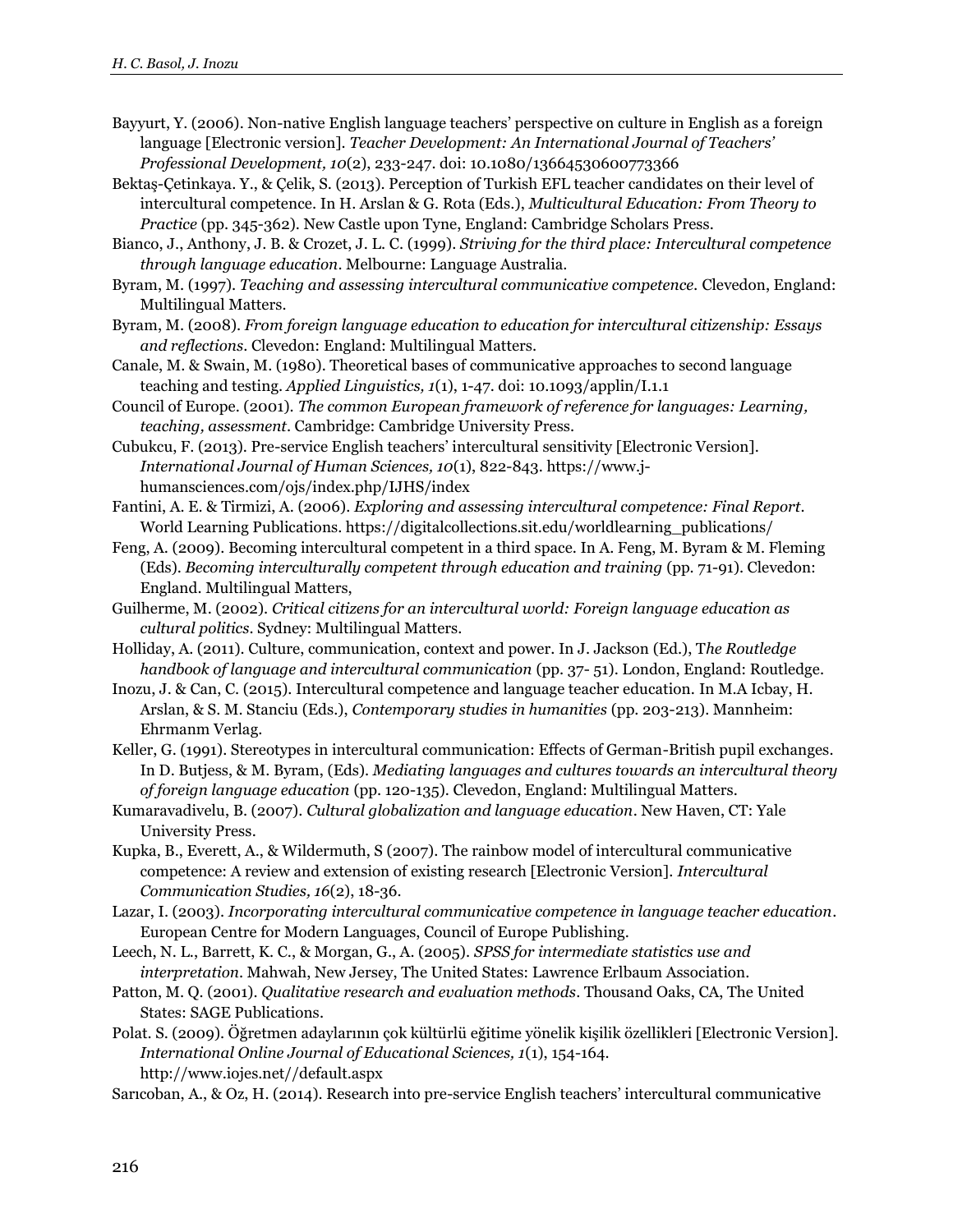competence (ICC) in Turkish context. *Anthropologist, 18*(2), 523-531. doi: 10.1080/09720073.2014.11891570

- Sercu, L., Bandura, E., & Castro, P. (Eds.). (2005). *Foreign language teachers and intercultural competence: An international investigation*. UK: The Cromwell Press Ltd.
- Wiseman, R. L. (2002). Intercultural communication competence. In W. B. Gudykunst, & B. Mody (Eds.). *Handbook of international and intercultural communication* (2nd ed., pp. 207-224). Thousand Oaks, CA: Sage

*Dr. Basol* has a PhD in English Language Teaching and an MA in English Language and Literature. He is a faculty member at Selcuk University Department of English Language and Literature.

*Dr. Inozu* has an MA and a Ph.D in English Language Teaching. She is a full-time Professor at Cukurova University, Department of English Language Teaching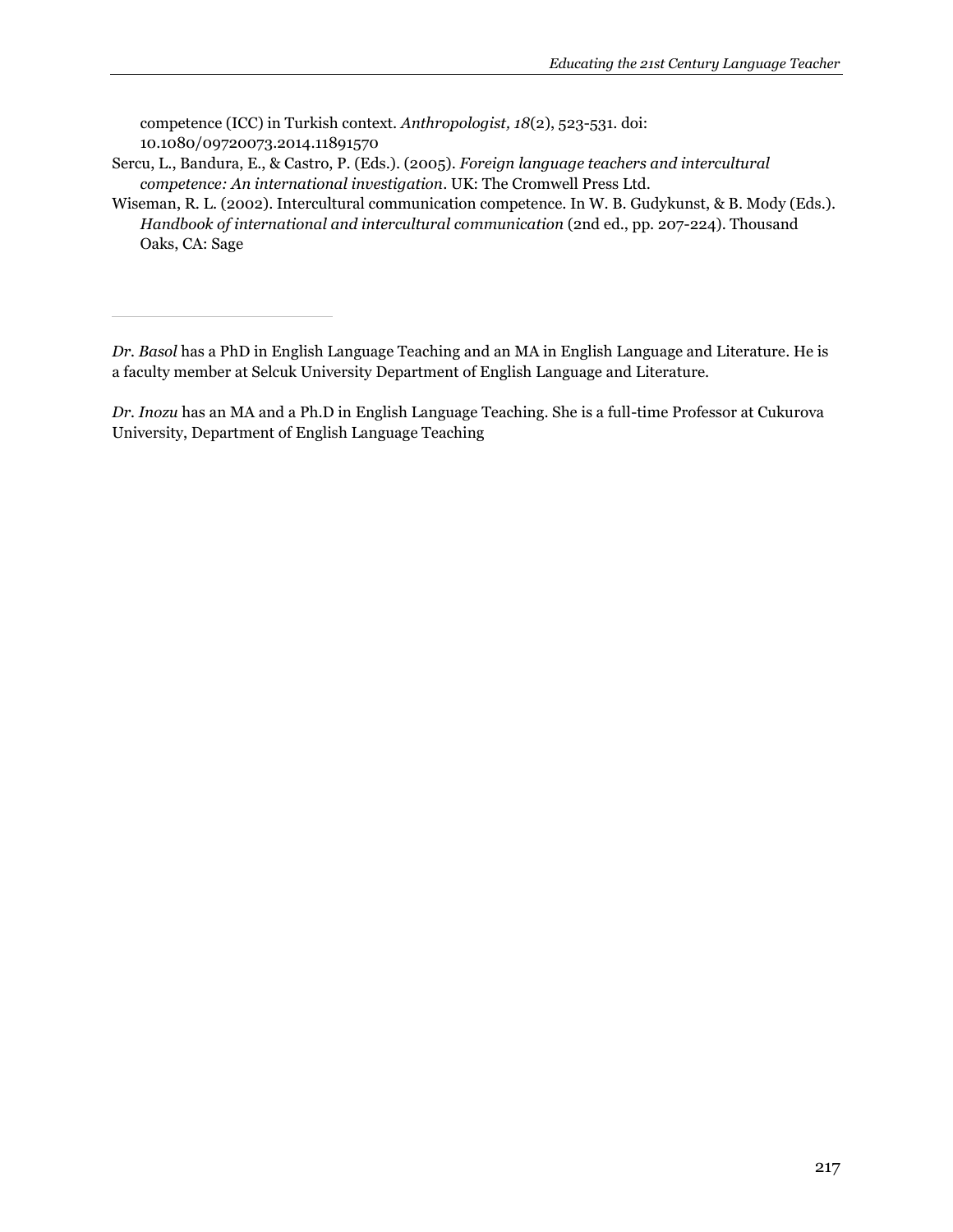|                                               | Contributors of ICC |                     |                    |              |                     |                         |                               |                               |                                   |                                         |                 |                   |
|-----------------------------------------------|---------------------|---------------------|--------------------|--------------|---------------------|-------------------------|-------------------------------|-------------------------------|-----------------------------------|-----------------------------------------|-----------------|-------------------|
|                                               | Academic<br>Course  | Peer<br>Interaction | Work<br>Experience | Travel       | Exchange<br>Program | Independent<br>Learning | Leisure<br>Time<br>Activities | Student<br>Club<br>Activities | Cultural<br>Life of the<br>Campus | Conversation<br>with Faculty<br>Members | Social<br>Media | Voluntary<br>Work |
| ICC                                           |                     |                     |                    | $*p < 0.001$ | $*$ $p$ <0.05       |                         |                               |                               |                                   |                                         |                 |                   |
| <b>Dimensions</b><br>of ICC                   |                     |                     |                    |              |                     |                         |                               |                               |                                   |                                         |                 |                   |
| Intercultural<br>Interactive<br><b>Skills</b> |                     |                     |                    | $*p < 0.001$ | $*$ p <0.001        |                         |                               | $*$ $p$ <0.05                 |                                   | $*$ $p$ <0.05                           |                 |                   |
| Awareness                                     |                     | $*p<0.05$           |                    | $*p<0.05$    | $*p<0.05$           |                         |                               |                               | $*p<0.05$                         |                                         | $*p<0.05$       |                   |
| Knowledge<br>of Cultures                      | $***$               |                     |                    | $*p<0.05$    | $*p<0.05$           |                         |                               |                               |                                   |                                         | $*p<0.05$       |                   |
| Willingness                                   | $*$ $p$ <0.05       | $*$ p<0.05          |                    | $*p < 0.001$ | $*$ $p$ <0.05       |                         |                               |                               |                                   |                                         |                 |                   |
| Adjustment<br><b>Skills</b>                   |                     |                     |                    | $***$        | $*$ $p$ <0.05       | $*p<0.05$               | $*p<0.05$                     |                               |                                   |                                         |                 |                   |
| Sensibility                                   |                     | $*p<0.05$           |                    | $*p<0.05$    |                     |                         |                               |                               | $*p<0.05$                         |                                         |                 |                   |

### **Appendix A: The Relationship between ICC Scale and the Sources**

\* Pearson Chi-Square

\*\* Fisher's Exact Test (for 2 x2 cross-tabulations)

\*\*\* Very high relation but not statistically significant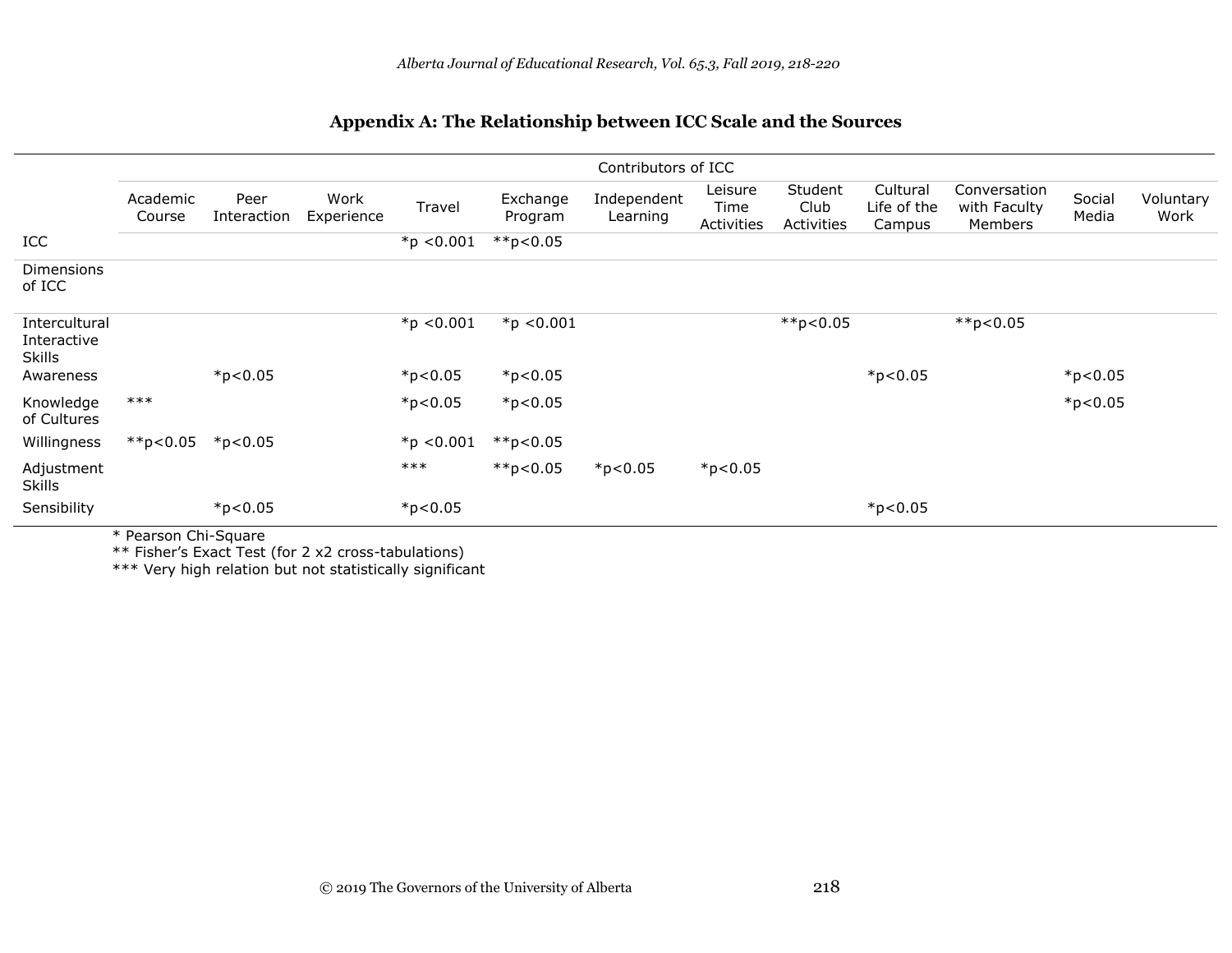|                                               | Sources                |                                                                               |                                                   |                                                           |                                                                                                                                                                  |                                                                   |                                                                         |  |
|-----------------------------------------------|------------------------|-------------------------------------------------------------------------------|---------------------------------------------------|-----------------------------------------------------------|------------------------------------------------------------------------------------------------------------------------------------------------------------------|-------------------------------------------------------------------|-------------------------------------------------------------------------|--|
| Dimensions                                    | <b>Academic Course</b> | Peer Interaction                                                              | Independent Learning &<br>Leisure Time Activities | Student Club<br>Activities                                | Cultural Life of<br>the Campus                                                                                                                                   | Conversation with<br><b>Faculty Members</b>                       | Social Media                                                            |  |
| Intercultural<br>Interaction<br><b>Skills</b> |                        |                                                                               |                                                   | Socialization &<br>communication (5)                      |                                                                                                                                                                  | Motivation/<br>encouragement by                                   |                                                                         |  |
|                                               |                        |                                                                               |                                                   | Learning stress<br>management during<br>communication (2) |                                                                                                                                                                  | faculty members<br>to communicate in<br>a foreign language<br>(5) |                                                                         |  |
|                                               |                        |                                                                               |                                                   | Practicing a foreign<br>language (2)                      |                                                                                                                                                                  | Understanding<br>body language (1)                                |                                                                         |  |
|                                               |                        |                                                                               |                                                   | Adapting to other<br>cultures (1)                         |                                                                                                                                                                  | Getting<br>information for                                        |                                                                         |  |
|                                               |                        |                                                                               |                                                   | developing team<br>work $(1)$                             |                                                                                                                                                                  | cultural adaptation<br>(1)                                        |                                                                         |  |
|                                               |                        |                                                                               |                                                   | Not effective (1)                                         |                                                                                                                                                                  |                                                                   |                                                                         |  |
| Awareness                                     |                        | Understanding other<br>people's perspective<br>about one's own<br>culture (6) |                                                   |                                                           | Hands on<br>cultural<br>experience of<br>other cultures<br>through activities<br>(3)<br>Very limited<br>cultural life of<br>the campus not<br>very effective (5) |                                                                   | Understanding<br>other people's<br>perspective<br>through social        |  |
|                                               |                        | Facing one's own<br>prejudices about<br>other cultures (4)                    |                                                   |                                                           |                                                                                                                                                                  |                                                                   | media $(6)$<br>Awareness about<br>how people from                       |  |
|                                               |                        | Careful observation<br>of other people's<br>cultures (2)                      |                                                   |                                                           |                                                                                                                                                                  |                                                                   | different social<br>context use social<br>media $(1)$                   |  |
| Knowledge<br>of Other<br>Cultures             |                        |                                                                               |                                                   |                                                           |                                                                                                                                                                  |                                                                   | Learning about<br>other cultures and<br>lives (5)                       |  |
|                                               |                        |                                                                               |                                                   |                                                           |                                                                                                                                                                  |                                                                   | Learning survival<br>needs when<br>travelling to other<br>countries (3) |  |
|                                               |                        |                                                                               |                                                   |                                                           |                                                                                                                                                                  |                                                                   | Differentiating real<br>fact from bias (1)                              |  |

## **Appendix B: Emerged Categories (Ideas) for the Relationship between ICC and the Sources**